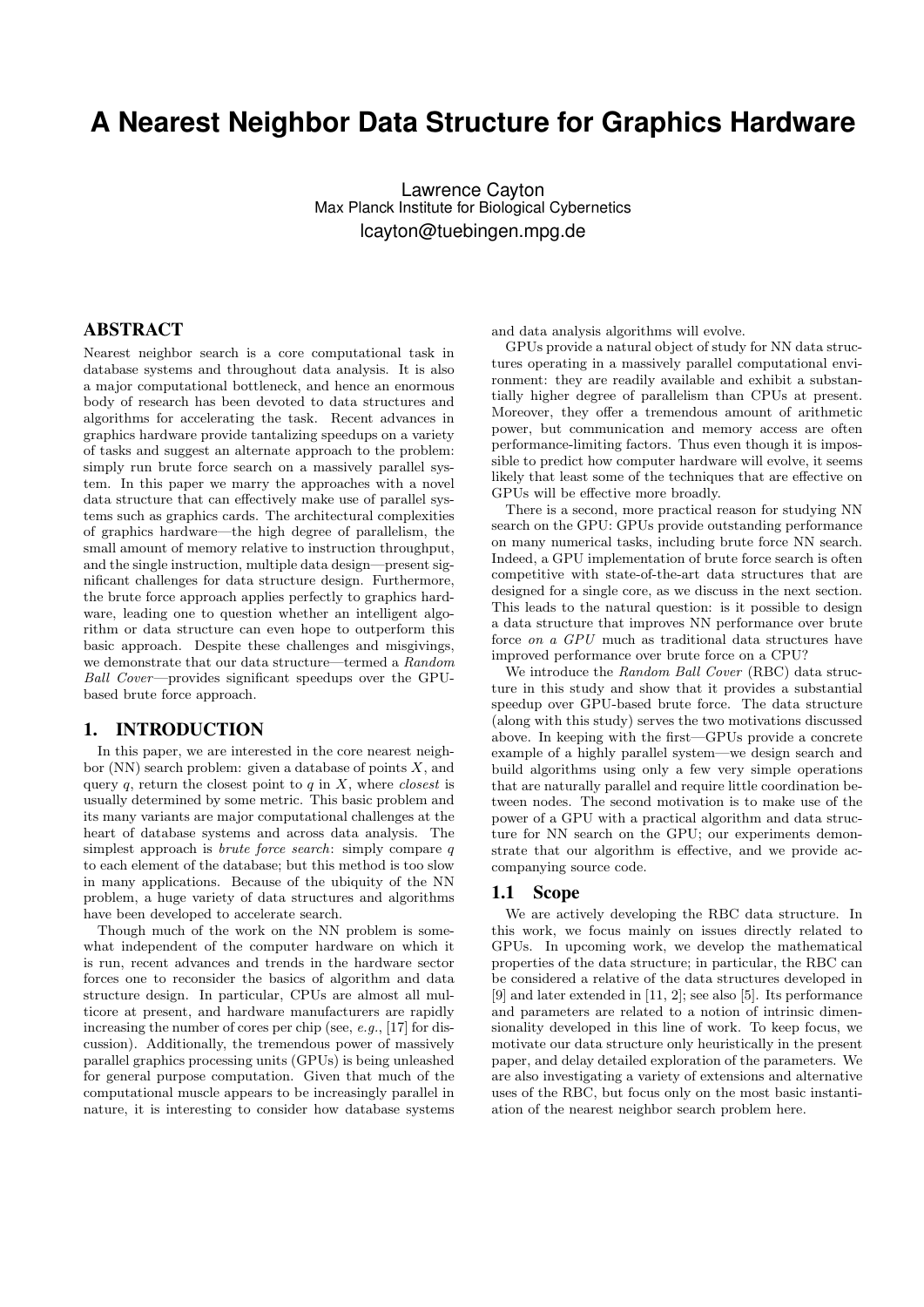| Data.   |        | $CPU$ (sec) $ GPU$ (sec) | Speedup |
|---------|--------|--------------------------|---------|
| Bio     | 926.78 | 9.98                     | 93      |
| Physics | 486.68 | 4.99                     | 97      |

Table 1: Comparison of brute force search on the GPU and one core of the CPU.

# 2. MOTIVATION AND CHALLENGES

Recall that the motivation for this study is two-fold: we hope to develop practical techniques for the NN problem that can exploit the power of GPUs and simultaneously use the GPU as a vehicle for studying the NN problem on a massively parallel system. In this section, we expand on this motivation by briefly comparing brute force search on the GPU to state-of-the-art data structure results. We then discuss the challenges of data structure design for GPUs.

A recent study suggested performing NN search on the GPU using the basic brute force technique [7]. As this paper demonstrated, brute force search on the GPU is much faster than it is on the CPU, and even compares favorably to an excellent CPU implementation of a kd-tree. Here we wish to provide a bit more support to these results; in particular, we ran GPU-based brute force on benchmarked data sets so that we can compare the performance to state-of-theart in (in-memory) NN data structures. We implemented the brute force method and ran it on two standard data sets from the machine learning literature (we describe the data in more detail in the section 6 with the rest of the experiments). Table 1 shows the results.

The exact numbers are not so important; we are comparing results from two different pieces of hardware, and so the numbers can be skewed by using a slower CPU or faster GPU, for example.<sup>1</sup> However, the magnitude of these numbers is important: the GPU implementation is nearly two orders of magnitude faster than the single core CPU implementation.

These same data sets were used as benchmarks in two recent papers on NN data structures, which are at present state of the art [2, 18]. The data structures described in these papers are not designed for parallel systems. They provide a speedup (over CPU-based brute force search) of roughly 5-20x for the Bio data set and 30-100x for the Physics data set.<sup>2</sup> The results shown in table 1 are certainly competitive.

As we have just seen, the speedup of NN search due to parallel hardware over non-parallel hardware is already roughly similar to the speedup of NN search due to intelligent data structures. Hence we conclude that GPUs are promising devices for NN search and, more broadly, that to remain effective, data structures likely will need to adapt to parallel hardware. Of course, these experiments (and the ones in [7]) are limited, and the data structure approaches would be more effective relative to brute force in very low dimensions.

Nevertheless, we are led naturally to the questions: Can these (or similar) data structures be operated on GPUs and can they beat the performance of a brute force search? At least at first glance, these data structures seem like a poor

fit for the GPU architecture: the data structures in the two cited papers [2, 18] are advanced forms of metric trees, with search algorithms that guide queries through a deep tree in a highly data-dependent and complex way. This type of search is challenging to implement on any parallel architecture because the complex interaction with the queries seems to require a high-degree of coordination between nodes. The single instruction, multiple data (SIMD) format of GPU multiprocessors seems to exacerbate this difficulty since thread processors must operate in lock-step to prevent serialization.

Furthermore, attaining anywhere close to peak performance on a GPU is quite difficult. One procedure that is able to utilize the GPU effectively is a dense matrixmatrix multiply; see [22] for an excellent, detailed study on this problem. Brute force search is quite closely related to matrix-matrix multiply: the database can be represented as a large matrix with one database element per row, and (at least in the case of multiple simultaneous query processing) the set of queries can be represented as the columns of a second matrix. All rows of the database matrix are compared against all columns of the query matrix, much as two matrices are multiplied. Thus, at least with a proper implementation, the brute force approach can make near full use of the GPU, which is quite rare for any algorithm.

Because of the near perfect matching of GPU architecture and brute force search on one hand, and the apparent difficulties of using space decomposition trees on the other, we take a different approach to NN search in this work. We develop an extremely simple data structure that is designed from the principles of parallel algorithms, rather than try to fit a sequential algorithm onto a parallel architecture. In particular, our search algorithm consists of two brute force searches, and the build algorithm consists of a series of naturally parallel operations. In this way our search algorithm performs a reduced amount of work for NN search, but can still utilize the device effectively.

## 3. RELATED WORK

Before proceeding to describe our data structure, we pause to review some relevant background.

The body of work on the nearest neighbor search problem is absolutely massive, so we mention only a couple of the most relevant papers. The most relevant research to the present work is on main-memory data structures for metric space searching. In particular, the basic ideas behind metric trees [16, 21] were influential, as was the more recent work on NN search in intrinsically low-dimensional spaces cited in the introduction. The approach of [3] also shares some similarity with our work.

We allow the NN problem to be relaxed slightly, as has become common in recent work on NN search. In particular, the NN search problem is quite difficult in even moderatedimensional spaces, and allowing an approximate NN makes the problem somewhat easier. There are multiple ways to define approximate. Typically, a database element is considered an approximate NN for a query if it is not too much further away from the query than the true nearest neighbor, or alternatively if it is among the top, say,  $k$  nearest neighbors. This slackening is often reasonable in applications, and appears necessary except in low dimensions; see e.g.  $[1, 8, 14, 18]$  for background. We adopt this philosophy in the present work; in particular, we experiment with fairly high-dimensional data sets and allow the search algorithm

<sup>1</sup>Details of our hardware can be found in the experiments section.

<sup>2</sup>We did not personally test these algorithms; we are only reading these numbers from the cited works.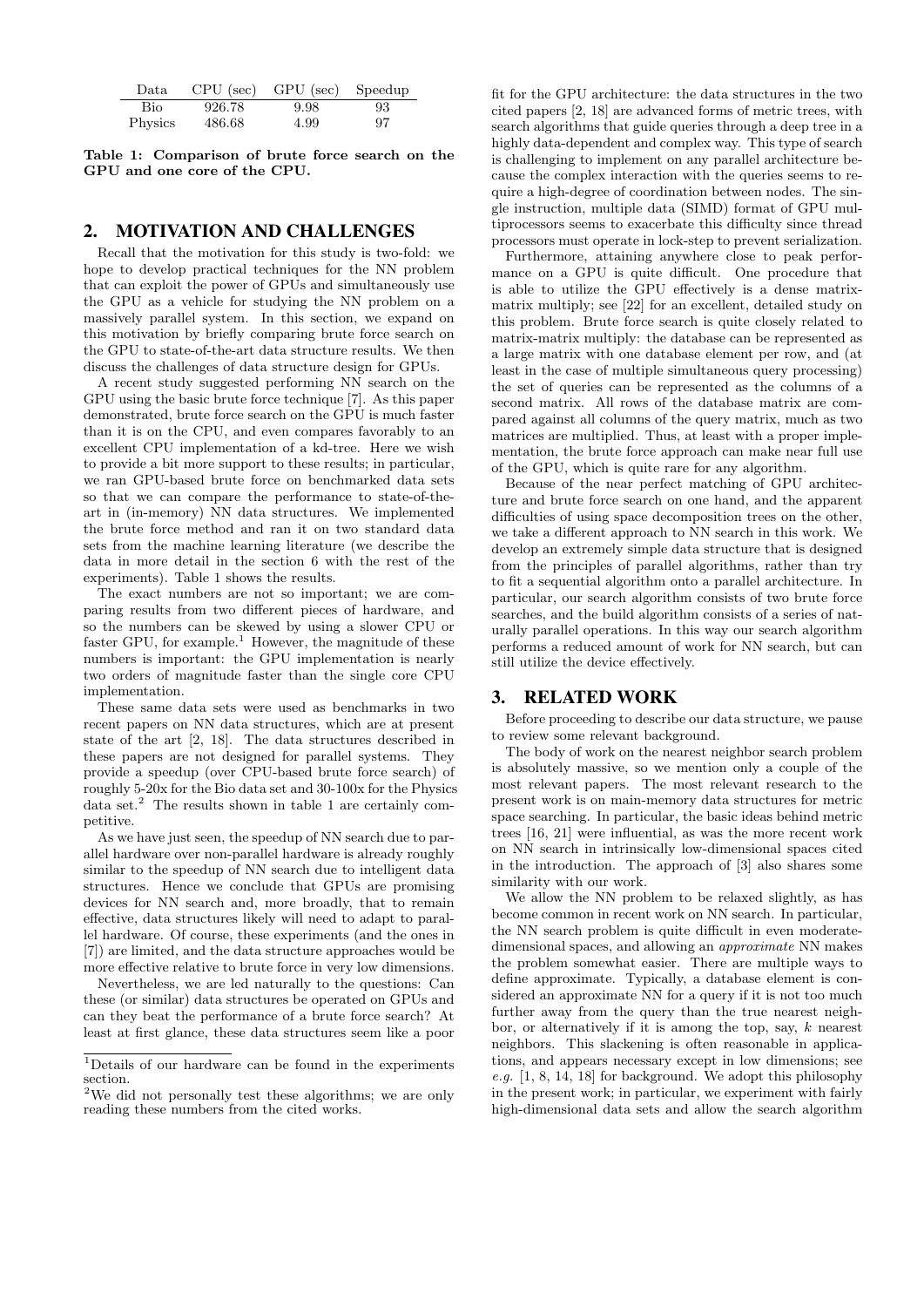to return a point that is not the exact NN.

We previously discussed some of the difficulties associated with hierarchical space decomposition trees on GPUs. However, spatial decompositions are a crucial aspect of many graphics methods, such as ray-tracing, and hence there is work is on kd-trees and bounding volume hierarchies specific to GPUs. Work on the kd-tree includes [6, 23] and on bounding volume hierarchies includes [12, 13]. We note that this line of work, though quite impressive, does not necessarily contradict what we said earlier about the difficulties of implementing tree-based space decompositions on the GPU. In particular, the work on the kd-trees has only fairly recently become competitive with multicore CPU-based approaches [23], whereas GPU-based brute force NN search easily outpaces the analogous CPU algorithm.

Finally, [23] even discuss the problem of nearest neighbor search, though they compare only to CPU based algorithms and not to brute force search on the GPU. Even so, it will be interesting to compare performance results of different approaches as more ideas are developed and more software becomes available.

#### 4. RANDOM BALL COVER

We describe the basics of the RBC data structure and search algorithm in this section. The next section details the construction algorithm for GPUs. Again, we will only give an intuitive justification for this data structure here; mathematical details will be provided in future work.

In a previous section, we discussed the difficulties of realizing the performance capabilities of the GPU, and discussed why brute force search was so effective. The RBC search algorithm follows naturally from these design considerations. In particular, it consists only of two brute force type operations, and each operation looks at only a small fraction of the database. In this way, the search algorithm is able to reduce the amount of work required for NN search, but still effectively utilize the device.

Let us set notation. Throughout, we assume that the database is a cloud of n points in  $\mathbb{R}^d$ , and that the distance measure is metric.  $X \subset \mathbb{R}^d$  refers to the database of points. We will be considering a set of m queries  $Q \subset \mathbb{R}^d$ , which are the points whose nearest neighbors are desired. Though our data structure can handle any metric, the focus of this work is on  $\ell_p$ -norm based distances, where  $p \geq 1$ ; *i.e.* 

$$
d(x, y) = ||x - y||_p = \left(\sum (x_i - y_i)^p\right)^{1/p}
$$

.

More complex metrics are theoretically possible, though may be difficult to implement on a GPU.

The RBC is a very simple randomized data structure that can be visualized as a horizontal slice of a metric tree with overlapping nodes. The data structure consists of  $n_r$  representative points  $R \subset X$  which are chosen uniformly at random, each of which points to a subset of the remainder of X. In particular, for each  $r \in R$ , the data structure maintains a list  $L_r$  which contains the s-nearest neighbors of r among  $X$ . These lists can and should overlap. See figure 1 for an example.

Searching the RBC for a query  $q$ 's nearest neighbor is quite simple. First, the search algorithm computes the nearest neighbor of  $q$  within the representative set  $R$  using brute force search; suppose it is  $r^*$ . Next, the algorithm computes the NN of q within the points owned by  $r^*$ —*i.e.* the



Figure 1: An example RBC. The black circles are database points, the red (open) circles are the representatives, and the blue balls cover the points falling into the nearest-neighbor list  $L_r$  for each representative.

points contained within the list  $L_{r^*}$ —again using brute force search. The nearest neighbor within  $L_{r^*}$  is returned.

This algorithm builds off of the intuition that two nearby points are likely to have the same representative, which can be justified with the triangle inequality. It is possible that the algorithm will return an incorrect answer, but the probability of this event can be reduced by increasing the sizes of lists each representative points to and thereby increasing the overlap between lists, or by increasing the number of representatives.

Let us consider the work complexity of search. Brute force search for m queries among n elements in  $\mathbb{R}^d$  takes work  $O(mnd)$ ; moreover this operation parallelizes nearly linearly assuming  $m \cdot n$  is larger than the number of processors.<sup>3</sup> Thus if there are  $n_r$  representatives, each of which owns s database elements, the work required for search using a RBC is  $O(mn_r d + msd)$ , and this work is simple to distribute. Clearly, the choice of  $n_r$  and s dictates the time complexity.

The choice of these two parameters also affects the probability of success. The product of these two values  $n_r \cdot s$ should be greater than the size of the database  $n$ ; if it is much smaller, there will be many database points which are not covered at all. On the other hand, since the algorithm only searches for NN among points within a single representative's list, increasing the overlap between lists will boost the probability of success. This idea is similar in spirit to the kd-trees with overlapping cells of [14].

The asymptotic time complexity is a function of the greater of  $n_r$  and s; hence from the perspective of time complexity, we may as well set them equal. To ensure a reasonably low probability of failure,  $n_r \cdot s$  should be greater than n. The following choices satisfy these criteria:

$$
n_r = s = O(\sqrt{n}\log n). \tag{1}
$$

These choices of  $n_r$  and s yield a per-query work amount of only  $O(d\sqrt{n}\log n)$ , which is a dramatic improvement over the  $O(dn)$  work required of the brute force algorithm. This is a massive speedup for even moderate values of n.

<sup>3</sup>On a GPU, one typically needs to create many more (software) threads than the number of thread processors so that the scheduler can hide certain latencies. Even so, the number of threads needed to keep the processor busy is typically a very small fraction of the work to be done for NN problems.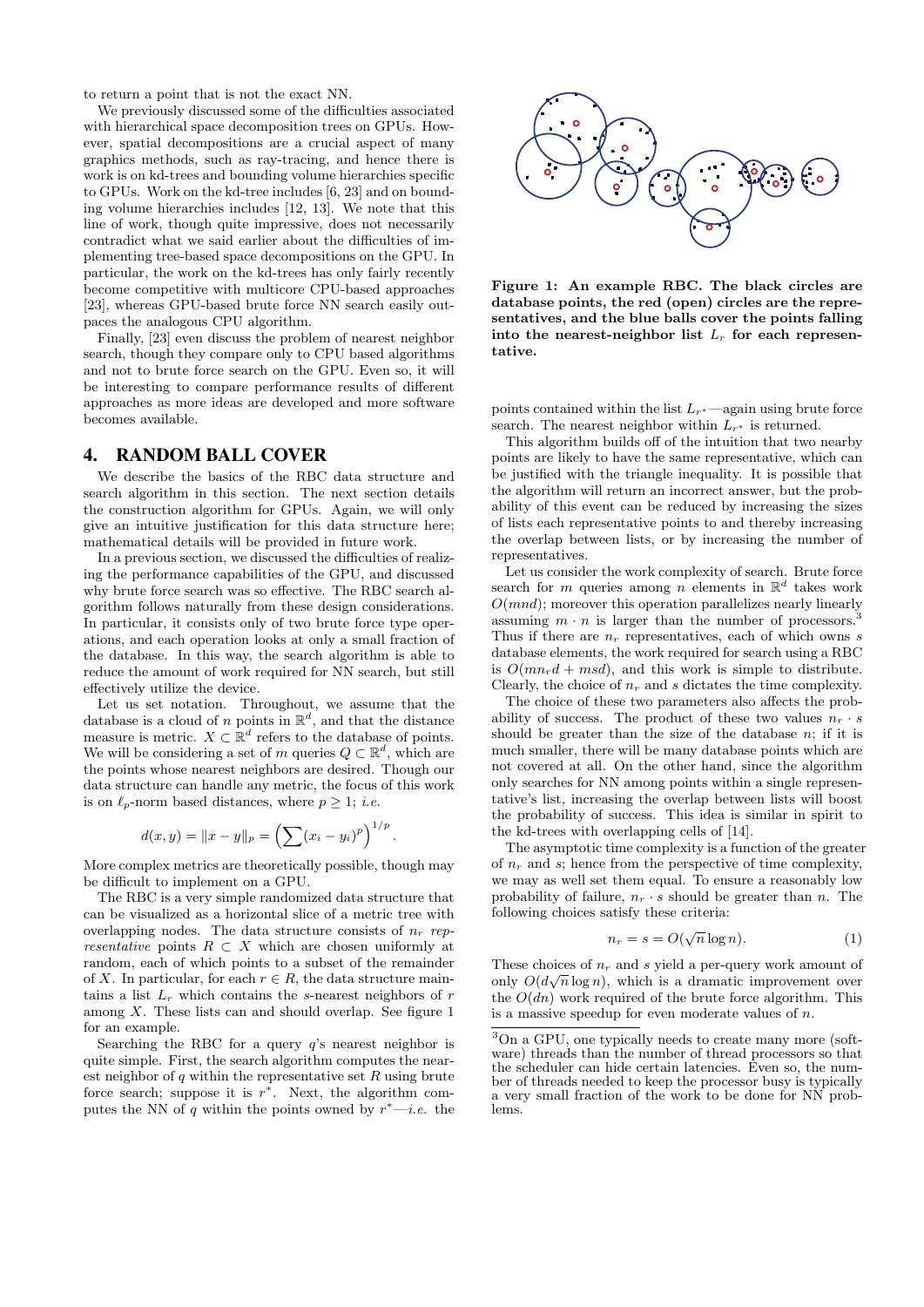Intuitively, the logarithmic terms provide the necessary overlap between lists so that the probability of failure is overlap between lists so that the probability of landre is<br>small. Furthermore, as long as  $\sqrt{n} \log n$  is larger than the number of processors, the algorithm will still make full use of the GPU (but see the previous comment). We show in the experiments that a simple setting of the parameters yields both a significant speedup and a very low error rate.

One might view the RBC as a tree-based space decomposition data structure that has only one level. The space decomposition trees used on CPUs typically have a depth of  $\log n$ , and so it is rather surprising that such a stump can be effective for the NN task. One could of course consider a tree of depth somewhere in between 1 and  $\log n$ , and that might yield stronger results. On the other hand, as the depth is increased, the search algorithm becomes more and more difficult to parallelize and implement efficiently on a GPU. Regardless, we show in the experiments that this very simple structure offers more than a magnitude speedup over the (already very fast) standard brute force search algorithm on fairly challenging data sets.

#### 5. CONSTRUCTION OF THE RBC

The algorithm for constructing an RBC is simple to state: assign each database point  $x \in X$  to the  $r \in R$  such that x is one of the  $k$ -nearest neighbors of  $r$ . Making this algorithm practical on a GPU requires some care, especially on largescale data sets. We show in this section that the construction can be performed using a few naturally parallel operations.

For each  $r \in R$ , we wish to construct a list  $L_r$  of the id numbers of r's s-nearest neighbors. A straight-forward method for doing this is to use the brute force technique to do NN search between  $R$  and  $X$ , which we now detail. First, we compute all pairs of distances between  $X$  and  $R$ ; if the resulting distance matrix is too big to fit in device memory, we process only a portion of  $R$  at a time.<sup>4</sup> The distances are stored in matrix  $D$ , where the rows index  $R$ and the columns index  $X$ . Next, we perform a partial sort (or selection) of each row of the distance matrix to find the s-smallest elements. Doing so requires maintaining an index matrix  $J$  of the same size as  $D$ . At the end of the sorting, the first s elements of row i of J are stored in  $L_{r_i}$  in the device memory.

Unfortunately, the approach just detailed is not particularly efficient. The problem is that the standard pivotbased selection and sort algorithms that are quite effective on the CPU are rather poorly suited for a GPU, requiring many irregular memory accesses. Thus one might resort to a partial selection sort algorithm as done in [7]. For very small s, selection sort is quite effective (and simple to implement effectively on a GPU), however in our problem  $s = O(\sqrt{n}\log n)$  and hence is too large for a work-inefficient sorting algorithm. For example, in the experiments we detail later, s is in the thousands. We found that the cost of the sorts dominated the cost of computing the distances even at much smaller values of s. These findings are not surprising, given that sorting on GPUs is still very much an area of active research, and that even the best GPU algorithms are not dramatically faster than their CPU counterparts [19]. In contrast, the distance computation step is dramatically faster on the GPU as it is a basic matrix-matrix operation.

To avoid these inefficiencies, we develop an alternative build algorithm. First we need a couple of definitions that are standard in the NN search literature. The range search problem is the sibling of NN search; instead of returning the closest point to a query, all points within a specified distance from the query are returned. The range count problem is the same as range search, but only the count of the number of points in range is returned. Both of these problems can clearly be solved with brute force search: compute all distances and return points—or the count of points—in range.

Our alternative build algorithm, like the simple one already described, first computes the matrix of distances between  $R$  and  $X$ . Instead of sorting the rows (recall there is one row per representative), it then performs a series of range counts to find a range  $\gamma$  such that approximately s points fall within distance  $\gamma$  of r for each  $r \in R$ . It then performs a  $\gamma$ -range search in which the ids of the (approximately) s closest points are returned.

We now go into the details of this algorithm. Each row of the distance matrix can be examined independently of the other rows, providing a natural granularity to parallelize at. Furthermore, each row is assigned a group of  $t$  threads  $(t = 16$  in the current implementation), which examine different portions of the row. First, the algorithm finds the minimum and maximum values in each row. This is done in the obvious way; namely, each thread scans 1/16th of the row to find the min and max in that portion, then each thread writes its min and max to shared memory, and then the values are compared and written using the standard parallel reduction paradigm.

With the mins and maxes calculated, the algorithm now has a starting guess for a range  $\gamma_i$  (where i refers to the row) such that the number of points falling within distance  $\gamma_i$  of reference point  $r_i$  is s. The algorithm starts with the average of the min and the max in  $\gamma_i$ , and performs a range count. The division of labor into threads is the same as before: there are  $t$  threads assigned per row, and the rows can be processed independently. $5$  Once the count is computed, the ranges  $\gamma_i$  are adjusted, and another range count is executed. This process repeats until the range counts are close enough to s, at which point the counts are stored into the main memory of the GPU. Note that since multiple rows are grouped onto the same multiprocessor, this procedure appears to be performing a data-dependent recursion, which is inefficient in the SIMD architecture of GPUs. However, the only place of divergence between threads (in different rows) is in choosing whether to increment or decrement  $\gamma_i$ , as long as there is agreement on how many iterations to run for. Thus this algorithm makes only minor divergences between threads and hence is effective within the constraints of the SIMD architecture.

The algorithm next takes the  $\gamma_i$ s from the previous step and performs a range search on this value of  $\gamma_i$ . For each element of the distance matrix, the algorithm compares the distance to the appropriate  $\gamma_i$  and sets a binary variable (in the main GPU memory) as appropriate. This step is trivial to parallelize.

Finally, the algorithm takes the binary matrix computed in the previous step and uses it to compute the ids of the database points to be stored in each  $L_i$ . It does this by performing a parallel compaction on the lists  $L_i$  using the

<sup>&</sup>lt;sup>4</sup>If the database  $X$  does not fit into device memory, then it must be processed in smaller portions at a time.

<sup>5</sup>However, we found it more efficient to group several rows together into a common CUDA thread block.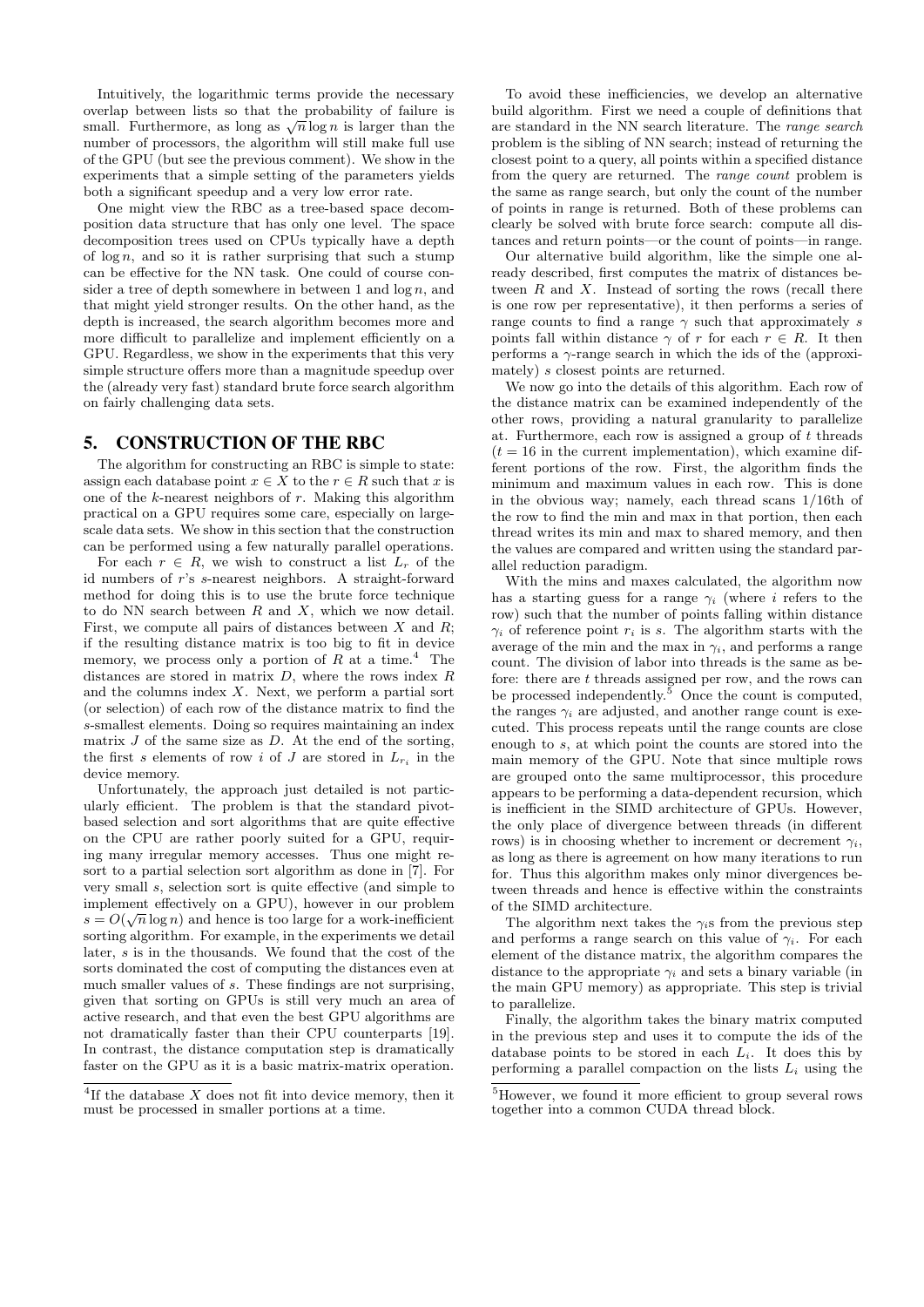| Data    | DB Size | Dimension | $\#$ queries | $n_r$ |
|---------|---------|-----------|--------------|-------|
| Bio     | 200k    | 74        | 50k          | 1456  |
| Physics | 100k    | 78        | 50k          | 1024  |
| Robot   | 1 M     | 21        | 1 M          | 3248  |

Table 2: Data specifications.

parallel prefix sum paradigm, which has been detailed specifically for GPUs in [20].

Though this build routine is a bit complicated, we found that it was significantly more efficient than the simple sortbased algorithm discussed at the beginning of this section. We attribute this efficiency to the minimal and regular interaction with main memory: each step of the range count reads the distance matrix once, as do the rest of stages of the algorithm, and the reads are simple to coalesce. Furthermore, there are few memory writes: the  $\gamma_i$  are written in one step, the binary matrix in the next, and finally the lists  $L_i$ . These writes follow a very regular pattern, and so are also simple to coalesce. In contrast, a work-efficient sorting algorithm would likely need to perform many more writes.

We note that each step of the build algorithm parallelizes and can executed efficiently on graphics hardware. The total amount of work done is reasonably small. Computing the distance matrix requires  $O(n \cdot n_r d)$  work, where  $n_r = O(\sqrt{n}\log n)$  is the number of representatives; and locating the correct range requires  $O(n \cdot n_r \log \Delta)$  work. Here  $\Delta$  is the *spread* of the metric space, defined as the ratio of the maximum distance between points in the database to the minimum distance between points in the database.

## 6. EXPERIMENTS

In this section, we measure the performance of the RBC data structure on several data sets. Our implementation is in CUDA and C, and is available from the author's website. All experiments were conducted on a NVIDIA C2050 with three gigabytes of memory, running on a 2.4Ghz Intel Xeon.<sup>6</sup> All of the real-valued variables were stored in single precision format, which is appropriate for the data we are experimenting with.

We used three data sets for experimentation; see table 2 for the basic specifications. The Bio and Physics data sets are taken from the KDD-Cup 2004 competition; see [10] for more details. These data sets have been experimented with extensively in the machine learning literature, and have been previously benchmarked for nearest neighbor search in [2, 4, 18]. The Robot data set is an inverse dynamics data set generated from a Barrett WAM robotic arm with seven degrees of freedom; see [15] for more information. We used the  $\ell_1$ -norm to measure distance. We note that the data we use is all of moderately high dimensionality and hence is challenging for space-decomposition techniques.

It is non-trivial to implement algorithms on the GPU in an efficient way; slight changes in code can often lead to massive differences in performance. Because of this sensitivity to implementation details, benchmarking an algorithm—as opposed to an implementation—is tricky. Here we measure the performance of our search algorithm relative to brute

| Data    | Brute (sec) | RBC (sec) |     | Speedup Avg rank |
|---------|-------------|-----------|-----|------------------|
| Bio     | 9.97        | $.20\,$   | 49  | .74              |
| Physics | 4.99        | .14       | 35  | 1.34             |
| Robot   | 408.23      | 3.35      | 122 | .71              |

Table 3: Comparison of search time for RBC and brute force. The times stated are the times needed compute the nearest neighbors for all of the queries (e.g. 100k for the Bio data set).

force search on the GPU. At the core of the RBC search algorithm is a brute force search, albeit on subsets of the database, not the whole thing. To normalize for implementation issues, we use virtually identical brute force implementations for the RBC search and for the (full) brute force search.<sup>7</sup> Additionally, as a sanity check, we compared the performance of our brute force implementation to one that was previously published by Garcia *et al.* in [7]. We found our implementation to be slightly faster than Garcia's manual and CUBLAS-based implementations. We concluded that our implementation is reasonable for benchmarking the RBC search algorithm.

Since our algorithm is not guaranteed to return the exact nearest neighbor, we need to measure the error. To do so we compute the rank of the returned point—*i.e.* how many points in the database are closer to the query than the returned point. A rank of 0 corresponds to the (exact) first nearest neighbor, a rank of 1 to the second nearest neighbor, and so on. Note that in all three data sets there are 100k points, so a rank of 1 is a point among the closest .002% of points, a rank of 2 among the closest .003%, etc.

Our data structure has one parameter:  $n_r$ , the number of representatives (recall that s is set equal to  $n_r$ ). Though we suggested a setting of  $n_r$  in section 4, in practice  $n_r$ will be set according to the time (or error) requirements of the system. Here we make a simple choice of  $n_r = 1024$ for a database of size  $n = 100k$ , and scale it up to the larger databases according to equation 1. This choice is an educated guess that seems to work well, but is essentially unoptimized. Refer back to table 2 for the exact numbers for each data set.

Perhaps the most common setting for NN search is the offline case: the data structure is built offline, and the quantity of interest is the retrieval time. We compare the time for search using brute force and for using RBC-based search. The results are shown in table 3.

In some situations, it does not make sense to separate the build time from the query time. We demonstrate that our build algorithm is quite efficient: even when the build time is taken into account, our method still affords roughly an order of magnitude speedup over brute force search. See table 4 for the numbers.

These results are quite strong. In particular, the RBC search algorithm yields a speedup over GPU-based brute force of one to two orders of magnitude with a very small amount of error. For the Bio and Physics data sets, this speedup is roughly comparable to the speedup of the mod-

 ${}^{6}\mathrm{We}$  also experimented with a NVIDIA GTX285 and found similar speedups.

<sup>7</sup>The version used for the RBC search is slightly more involved, as it needs to access a stored mapping from thread indices to database elements.